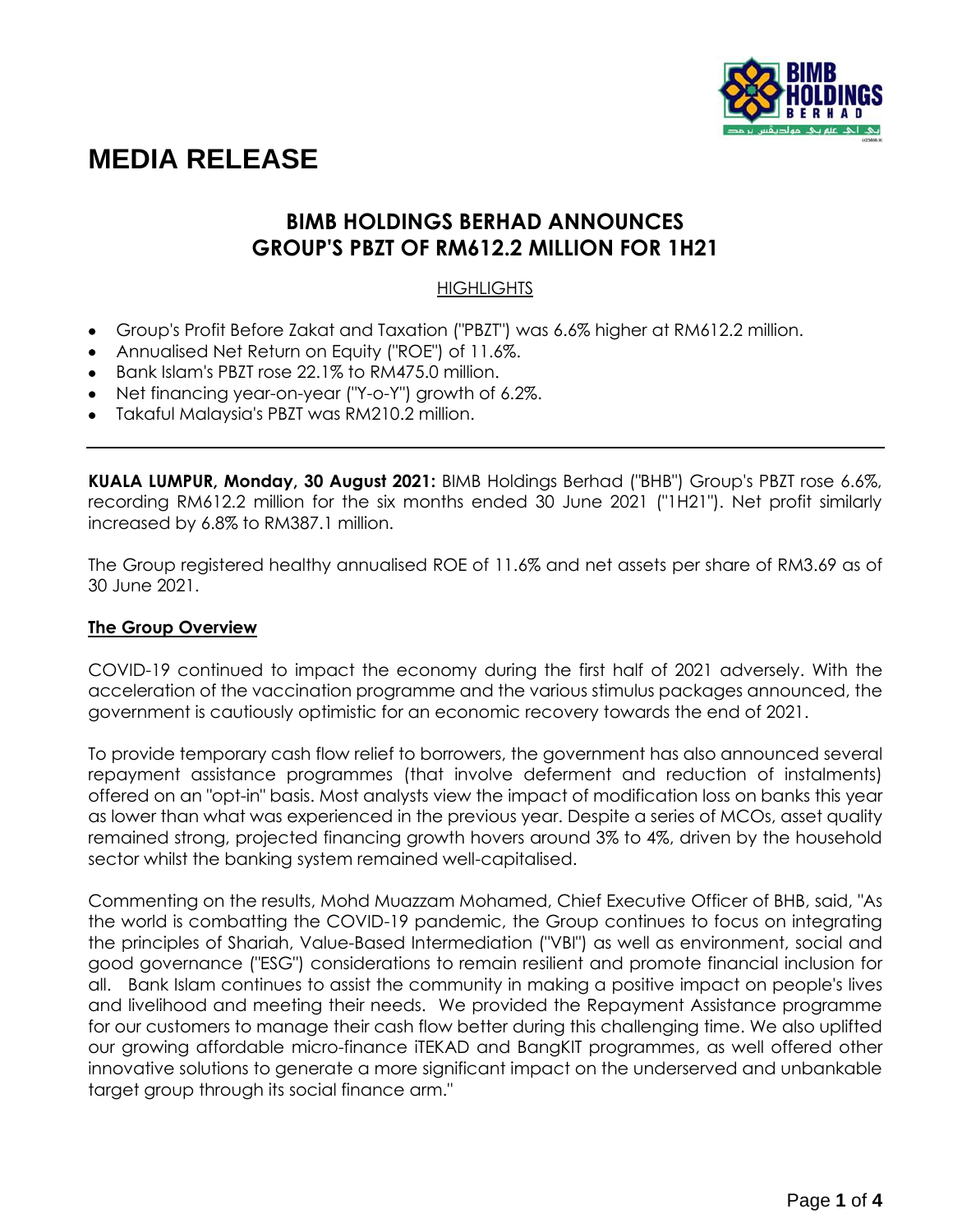

Started in Federal Territory Kuala Lumpur, the iTEKAD programme is now expanded to Perlis and Selangor, benefitting 98 customers with total financing of close to RM1.8 million as of 31 July 2021. While for BangKIT Microfinance, the Bank has approved a financing amount of RM1.01 million to 95 customers since its launch on 25 November 2020.

In support of the community, Bank Islam has intensified its corporate responsibility initiatives through AMAL. In addition, the Bank's Sadaqa House continues to play its role in managing philanthropic funds and providing the support needed for the targeted segment with strategic collaboration with government agencies and non-government organisations ("NGO").

In line with the positive financial performance, as of the end of June 2021, Bank Islam has disbursed and contributed close to RM4.0 million to more than 11,000 individuals and organisations through various initiatives, including the distribution of Sadaqa House's funds to recipients under its four focused sectors, namely education, health, community empowerment and environment.

Mohd Muazzam Mohamed continued, "Bank Islam has also intensified its support towards small and medium enterprises ("SMEs") through collaborations with Government-Linked Companies ("GLCs") and other large corporations via vendor development and financing programmes. In June 2021, we partnered with Halal Development Corporation Berhad ("HDC") to provide GO Halal SME Financing ("Go Halal Fund") with an initial allocation of RM100 million. The facility will assist SMEs in a better coordinated and structured format, improving capacity building."

In paving the way for affordable investing for retail customers, Bank Islam's wholly-owned subsidiary, BIMB Investment Management Berhad ("BIMB Investment"), launched the world's first Shariah Sustainability Robo-Intelligence Investing app called the "BEST Invest". It introduces a new investment dimension into the fund management industry in Malaysia. In March 2021, BIMB Investment launched the Makmur myWakaf Fund ("MWF"). The new fund is aimed at investors who wish to channel a part of their investment returns for wakaf purposes to underprivileged communities in Malaysia. BIMB Investment is the first fund management company to structure and design a wakaf unit trust fund under the Securities Commission ("SC") Waqf-Featured Fund Framework introduced on 12 November 2020. The fund is also a qualified sustainable and responsible investment ("SRI") fund under the SC Guidelines on Sustainable and Responsible Investment Funds.

Nearing the end of the group restructuring exercise, the Bank aspires to unlock value for all, paving the way for the country's only listed pure-play full-fledged Islamic financial institution.

Takaful Malaysia will continue its strategic initiatives to strengthen its business resilience and adjust its operating models in managing the business in a very different market and dynamic operational landscape. Takaful Malaysia remains vigilant and cautious in managing operating costs, business growth, and portfolio risk.

As a forerunner and early embracer of online distribution and new digital technologies supporting its distribution channels, Takaful Malaysia can minimise some sales and operational challenges faced during the COVID-19 pandemic. Its digital and technological capabilities have enabled the company to maintain uninterrupted business services to sales intermediaries, bank partners,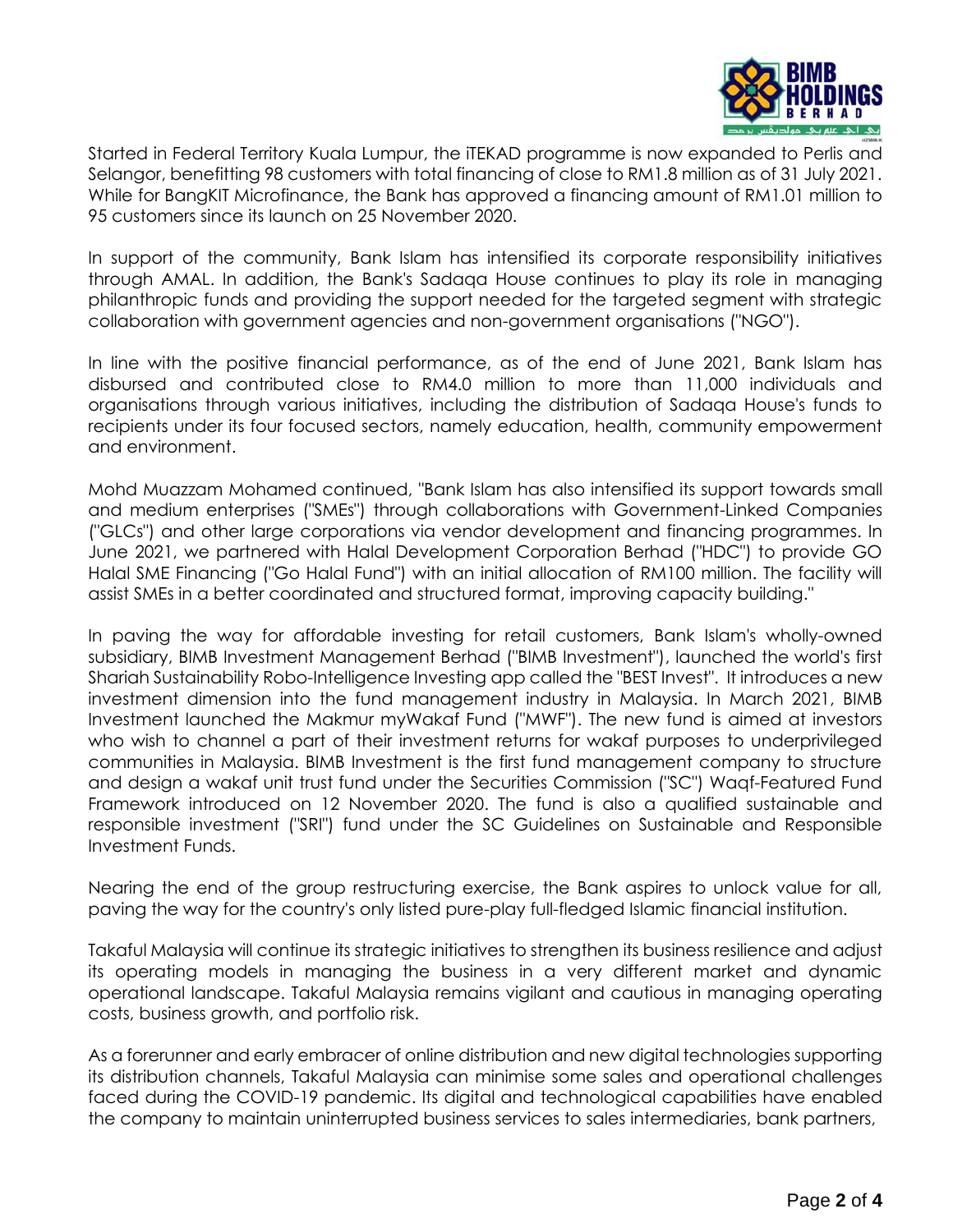

and customers. Notably, they have a wide range of online takaful products that customers can easily access its affordable online takaful solutions at their fingertips, especially during the COVID-19 outbreak. Takaful Malaysia has increased its social media presence to cross-sell its online products, targeting customers who may not have access to intermediaries for face-to-face selling.

Takaful Malaysia will continue to roll out more innovative strategies via implementing its digital and online solutions, digital ecosystem expansion of its distribution capabilities, strategic partnerships with leading Islamic banks and brand awareness initiatives. It would enable Takaful Malaysia to sustain its market-leading position, while supporting business growth and customercentricity.

## **Islamic Bank**

Bank Islam Group ("Bank Islam" or "the Bank") recorded a PBZT of RM475.0 million for the 1H21, which rose by 22.1% over the corresponding period in 2020. The increase is mainly due to no significant modification loss charged during the period for moratorium granted to customers. Whereas for the corresponding period in 2020, the Bank incurred an RM97.8 million modification loss on the automatic moratorium granted in April 2020.

The Bank's total assets stood at RM73.6 billion as of 30 June 2021, a year-on-year increase by RM5.0 billion from RM68.6 billion reported until 30 June 2020, which was mainly contributed by the increase in financing, advances and others by RM3.2 billion and increase in cash and short-term funds by RM1.0 billion.

At the end of June 2021, customer deposits and investment accounts stood at RM61.9 billion, with a year-on-year increase of RM3.3 billion or 5.8%. Total current and saving accounts and transactional investment accounts ("CASATIA") composition is healthy at 38.6% of total customer deposits and investment accounts.

Total gross impaired financing as of 30 June 2021 was RM407.2 million compared to RM371.5 million as of 30 June 2020. With gross impaired financing sustained at 0.72%, the Bank maintains its prudential risk management while persevering resilience amidst the prolonged challenges by sustaining traction on sound financial standing.

## **Takaful**

Syarikat Takaful Malaysia Keluarga Berhad ("Takaful Malaysia") recorded a PBZT of RM210.2 million for 1H21, lower as compared to RM211.8 million achieved in 1H20.

Operating revenue for 1H21 was RM1,616.7 million, 13.1% higher than RM1,428.8 million posted in 1H20. The growth was mainly attributable to higher sales from both Family and General Takaful businesses.

Family Takaful business generated gross earned contributions of RM924.9 million for 1H21, higher than RM772.1 million in the corresponding period last year due to higher sales from credit-related